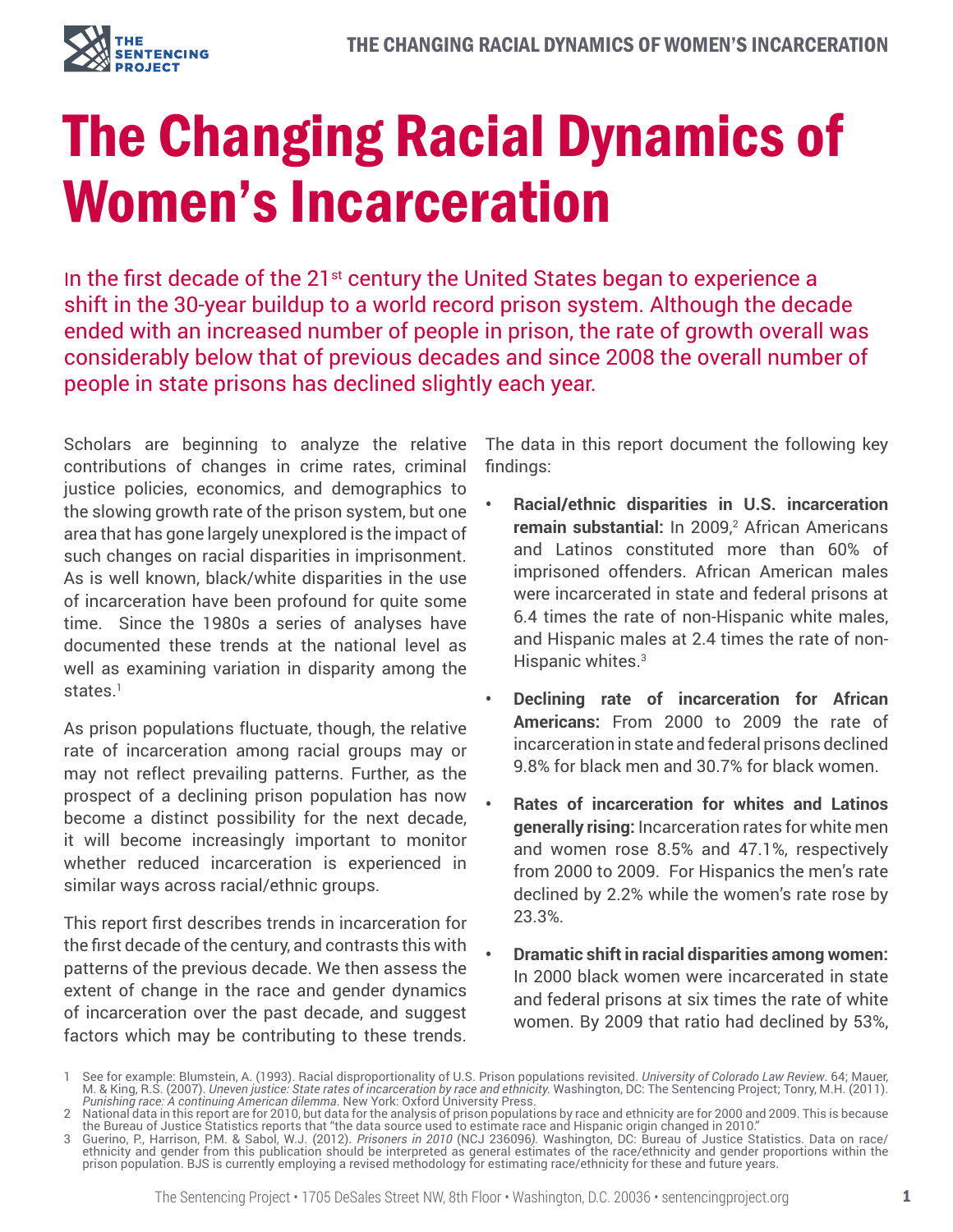

to 2.8:1. This shift was a result of both declining incarceration of African American women and rising incarceration of white women. The disparity between Hispanic and non-Hispanic white women declined by 16.7% during this period.

Similar trends can be seen among men, but at a lesser scale, with a decline of 16.9% in the black/ white incarceration ratio over the decade. The disparity between Hispanic and non-Hispanic white men declined by 11.1%.

## SLOWING GROWTH IN INCARCERATION

Beginning in the early 1970s the United States embarked on an unprecedented escalation of the use of imprisonment. The 2.2 million people behind bars in prisons and jails in 2010 represented more than a 500% increase from the level of 1972.4 During the highest growth years in the 1980s, state prison populations increased by as much as 12% in a single year.

Nationally, the rate of prison growth of earlier decades slowed considerably in the first decade of this century. The total number of individuals in state prisons rose by an average of 1.1% per year and in federal prisons by an average of 3.3% between 2000 and 2010,<sup>5</sup> compared to 5.6% and 8.6% respectively in the  $1990s$ .<sup>6</sup>

The substantial growth of the 1990s is best seen in states such as Texas, in which the number of persons under state prison jurisdiction tripled, as well as in ten states in which the population more than doubled (Appendix Table 1). Overall, the median change in the number of people in state prison systems was 71% for the 1990s. In contrast, from 2000 to 2010 the median increase declined to 21%, with only three states experiencing more than a 50% rise in their populations. Further, five states – Delaware, Maryland, Michigan, New Jersey, and New

York – had fewer people in their prisons at the end of the decade and 47 states experienced at least one year of decline.

While reduced crime rates are likely to have contributed to these declines, deliberate changes in policy and practice are also playing a role in these reductions in some states.7 These include initiatives such as treatment diversion programs, sentence reduction incentives for participation in prison programming, enhanced reentry support, and reduced technical violations of parole.

Of particular note are trends of the most recent years in which prison populations at the state level have essentially stabilized after nearly four decades of increase. As a result of the fiscal crisis and the requirement in almost all states that the government maintain a balanced budget, governors of both major parties have been carefully scrutinizing corrections policies and population options. This is often being done with a goal of achieving short-term population reductions and consequent cost savings.<sup>8</sup>

In a number of states, for example, executive orders have moved up consideration of parole release by 60 to 90 days, thereby achieving short-term population reductions. Other states have enacted changes to parole revocation procedures, with a goal of reducing the scale of technical violations to prison. In states such as Kansas and Michigan, this has resulted in substantial reductions in some years, as parole systems developed graduated sanctions for responding to violations and greater oversight of decision making.

In states in which substantial reductions have been achieved there has also been a growing trend of prison closings, the major means by which significant cost savings may be achieved. During 2011 and 2012, 17 states either closed or considered closing prison facilities, with a total capacity reduction of more than 28,000 beds.<sup>9</sup>

<sup>4</sup> The Sentencing Project. *Trends in U.S. corrections*. Retrieved from http://sentencingproject.org/doc/publications/inc

<sup>5</sup> Carson, E.A. & Sabol, W.J. (2012). *Prisoners in 2011* (NCJ 239808)*.* Washington, DC: Bureau of Justice Statistics

<sup>6</sup> Beck, A.J. & Harrison, P.M. (2001). *Prisoners in 2000* (NCJ 188207)*.* Washington, DC: Bureau of Justice Statistics. Prisoner counts in this report reflect persons under federal or state jurisdiction.

<sup>7</sup> Greene, J. & Mauer, M. (2010). *Downscaling prisons: Lessons from four states*. Washington, DC: Justice Strategies and The Sentencing Project. 8 Mauer, M. (2010). Sentencing reform amid mass incarcerations: Guarded optimism. *Criminal Justice*, *26.* American Bar Association.

<sup>9</sup> Porter, N. (2012). *On the chopping block: State prison closings*. Washington, DC: The Sentencing Project.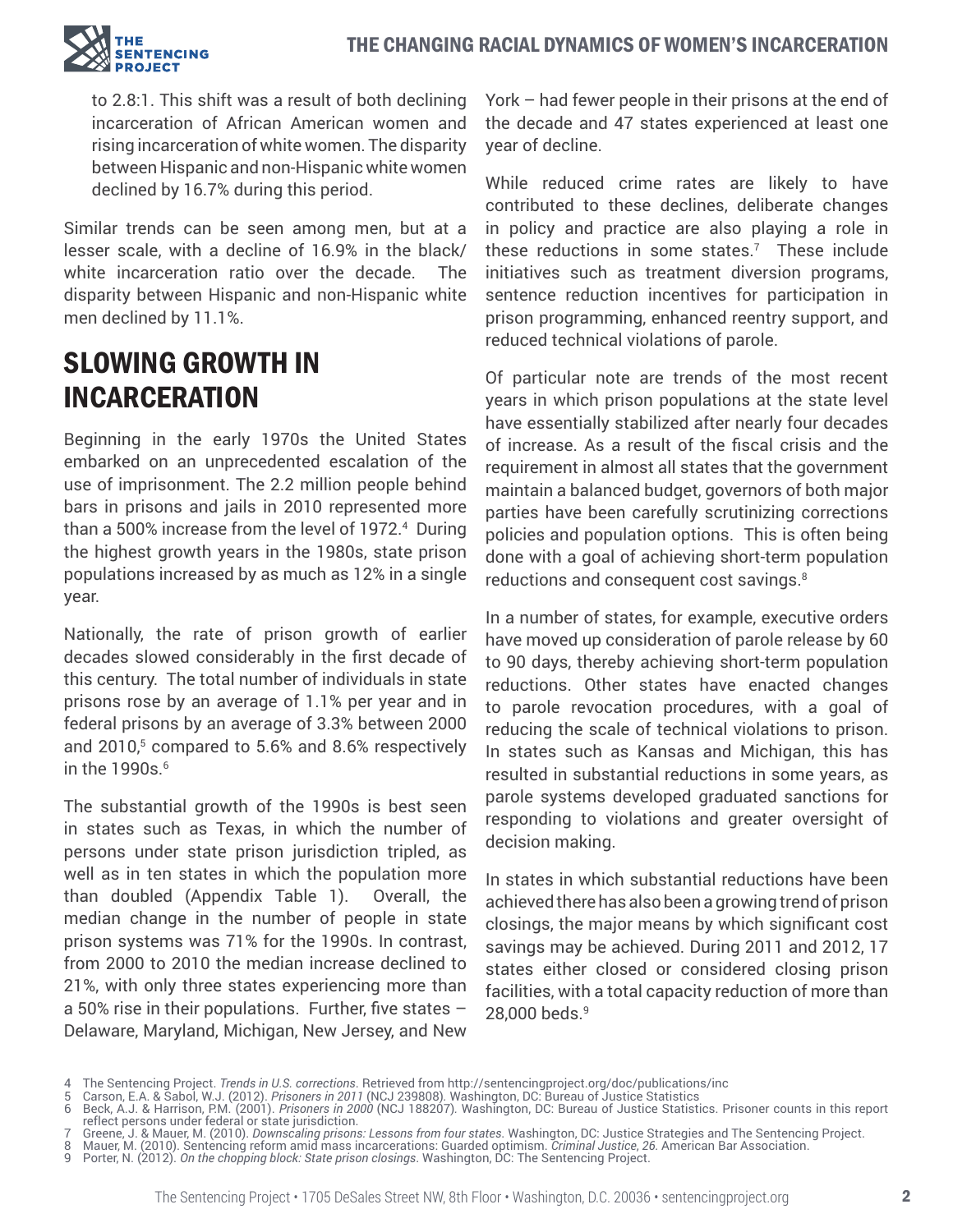

While this trend of population reduction has drawn much attention, it is important to note that the decline in state prison populations in the past several years is disproportionately influenced by reductions in the prison population in California. Between 2009 and 2010, for example, the reduction in California constituted 57% of the total state prison decline of nearly 11,000 inmates nationally.10

California is likely to be increasingly influential in the national picture as a result of recent developments. In the U.S. Supreme Court's *Brown v. Plata* decision in 2011, the court found that overcrowding in the state's prison system produced unconstitutional conditions of health care. Its ruling required the state to reduce its prison population by more than 30,000 persons over two years. In response, the state adopted "realignment" legislation which took effect in October 2011, and is largely directed at having lower-level offenders serve their sentences either in local jails or under local probation supervision. Consequently, it is expected that there will be continued reductions in the state prison system over the next several years.

# RACE AND GENDER DISPARITY IN INCARCERATION

As prison populations appear to be stabilizing nationally, and some states are reducing their populations, it is instructive to explore whether these changes are reflected in changes in disparities in imprisonment. We begin by looking at overall changes in imprisonment by race and gender in Figures 1 and 2 below. Overall, the rate of increase of women continued to outpace that of men, as it has for several decades. From 2000 to 2009 the number of women incarcerated in state or federal prisons rose by 21.6%, compared to a 15.6% increase for men.

Looking at the racial/ethnic composition of prison population changes, we see that the direction of change is similar for both men and women, but much more pronounced among women. Overall, the numbers of African Americans in prison declined during this period, while whites and Hispanics experienced increases. Substantial changes for 2000-2009 can be seen in the rise of 48.4% in the



Figure 1. Number of male inmates, by race, 2000-2009

10 Guerino, supra 3.

Source: Bureau of Justice Statistics, *Prisoners in 2010*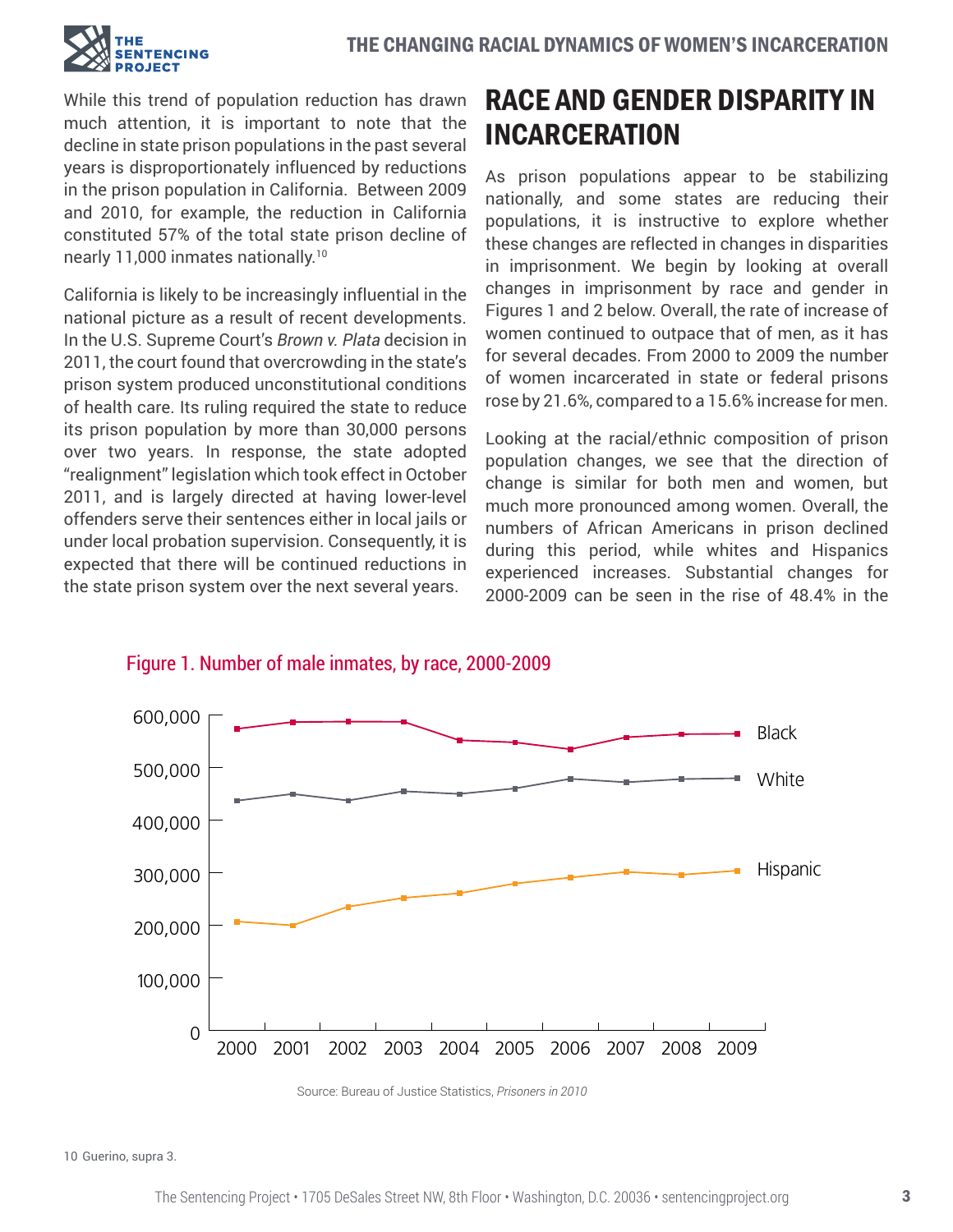



Figure 2. Number of female inmates, by race, 2000-2009

Source: Bureau of Justice Statistics, *Prisoners in 2010*

number of white women incarcerated and the decline of 24.6% among African American women. Although the *number* of Hispanic women rose by 75% during this period, the increase among Hispanics in the general population resulted in a *rate* increase below that of white women, as can be seen above.

Rates of incarceration vary notably by state. Imprisonment rates in 2010, for example, ranged from a high of 867 per 100,000 people in the population in Louisiana to a low of 148 per 100,000 in Maine. It is also the case that racial disparities in incarceration vary broadly. A study of incarcerated populations in 2005, for example, found a range of black/white disparity from a high of 13.6 to 1 to a low of 1.9 to 1.11

At the national level, the first decade of the century produced substantial changes in the racial disparity in incarceration. Although African Americans were still incarcerated at dramatically higher rates than whites at the end of the decade, the degree of that differential changed noticeably (Table 1). Between 2000 and 2009, the incarceration rates for both black men and women declined, while rising for both white men and women. Hispanic men's rates declined modestly, while Hispanic women's rates rose substantially.

Changes during the decade were most pronounced among women, with black women experiencing a decline of 30.7% in their rate of incarceration, white women a 47.1% rise, and Hispanic women a 23.3% rise. In the following sections we explore possible explanations for these changes for women in particular.

11 Mauer & King, supra 1.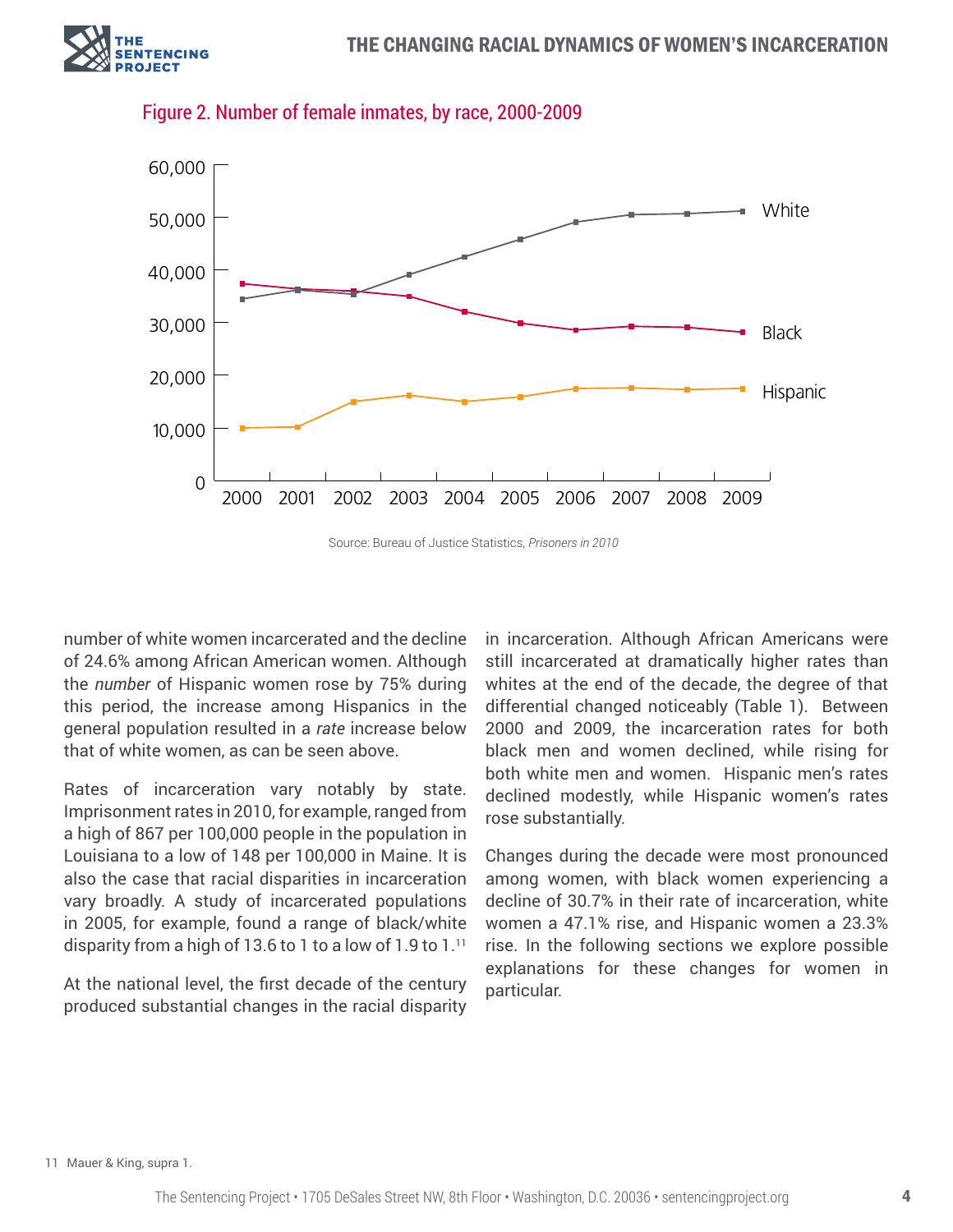|                    | <b>Incarceration rate</b><br>(per 100,000) |       | % change in rate | <b>Ratio black/Hispanic to</b><br>white rate |       | % change in ratio |  |  |  |
|--------------------|--------------------------------------------|-------|------------------|----------------------------------------------|-------|-------------------|--|--|--|
| <b>Group</b>       | 2000                                       | 2009  |                  | 2000                                         | 2009  |                   |  |  |  |
| <b>Black men</b>   | 3,457                                      | 3,119 | $-9.8%$          | 7.7:1                                        | 6.4:1 | $-16.9%$          |  |  |  |
| White men          | 449                                        | 487   | $+8.5%$          |                                              |       |                   |  |  |  |
| Hispanic men       | 1,220                                      | 1,193 | $-2.2%$          | 2.7:1                                        | 2.4:1 | $-11.1%$          |  |  |  |
| <b>Black women</b> | 205                                        | 142   | $-30.7%$         | 6.0:1                                        | 2.8:1 | $-53.3%$          |  |  |  |
| White women        | 34                                         | 50    | $+47.1%$         |                                              |       |                   |  |  |  |
| Hispanic women     | 60                                         | 74    | $+23.3%$         | 1.8:1                                        | 1.5:1 | $-16.7%$          |  |  |  |

## Table 1. Change in incarceration rates (state and federal prison) by race, ethnicity, and gender, 2000-2009**<sup>12</sup>**

Source: Bureau of Justice Statistics, *Prisoners in 2010*

# CHANGING RACIAL COMPOSITION OF WOMEN'S INCARCERATION

Women have long represented a modest share of the overall prison population. In 1980, about 13,000 women were incarcerated in federal and state prisons combined representing 4% of the total prison population.13 Since that time, the rate of growth of women in prison has exceeded the rate of increase for men, rising 646% from 1980 to 2010, compared to a 419% increase for men. As a result, in 2010 there were 112,000 women in state and federal prison and 205,000 women overall in prison or jail; women now constitute 7% of the prison population.14

As was the case with men, a substantial portion of the overall increase in women in prison was produced by "get tough" initiatives focused on harsher sentencing policies and lengthening time served in prison. Women were particularly affected by the policies of the "war on drugs." Since women have always represented a small share of persons committing violent crimes, their numbers in prison would not have grown as dramatically had it not been for changes in drug enforcement policies and practices. As law enforcement increased targeting of drug law violators and as sentences for drug offenses became more severe, drug offenders came to

represent a rapidly growing share of the incarcerated population, with the proportion of women in prison for drug crimes exceeding that of men. In 1986, 12% of women in state prison were serving time for a drug offense compared to 8% of men. Over time, these proportions increased, and as of 2009, 25.7% of women in prison were serving time for drug offenses, as were 17.2% of men.

In addition, the advent of mandatory sentencing policies for many drug offenses at times imposed a particularly harsh burden on women offenders, with one aspect of this sometimes described as the "girlfriend" problem. That is, since the only means of avoiding a mandatory penalty is generally to cooperate with the prosecution by providing information on higher-ups in the drug trade, women who have a partner who is a drug seller may be aiding that seller, but have relatively little information to trade in exchange for a more lenient sentence. In contrast, the "boyfriend" drug seller is likely to be in a better position to offer information, and so may receive less prison time for his offense than does the less culpable woman.

In addition to the factors influencing the overall rise of women in prison, by the year 2000 a variety of other factors had coalesced to produce severe racial/

13 Greenfield, L.A. & Minor-Harper, S. (1991). *Women in prison*. Washington, DC: Bureau of Justice Statistics.

14 Guerino, supra 3.

<sup>12</sup> Beginning in 2004, the Bureau of Justice Statistics changed its racial categorizations, adding a new category of "two or more races." That year, 2.9% of respondents identified with that description. It is likely that many of these individuals previously would have been characterized as black, and thus, this would account for a portion of the reduction in the black prison population that year. For the period of 2000-2009 as a whole, though, this change does not substantially affect the analysis described in this paper. For example, incarceration rates for both black men and women continued to decline in the two years following that change, as well as for most, though not all, years in this period.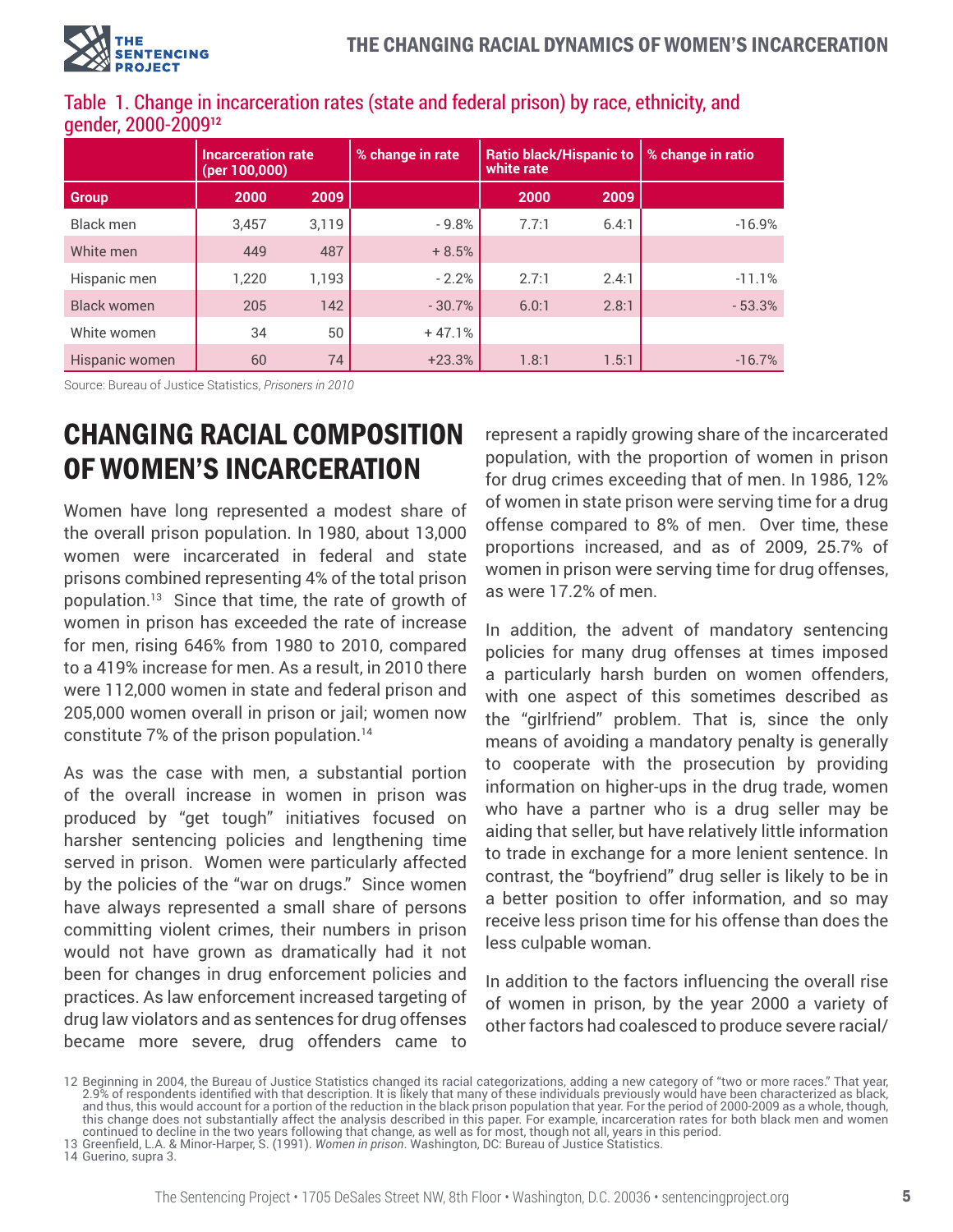

ethnic disparities in women's incarceration rates. These factors included differential involvement in certain crimes; law enforcement practices, particularly related to the drug war, targeting black neighborhoods; and, more limited access to treatment and alternatives to incarceration for lowincome women. Thus, in 2000 black women were incarcerated at a rate six times that of white women, and Hispanic women at a rate 1.8 times that of white women.15 Over the next decade, as previously noted, these dynamics changed in fairly dramatic fashion.

## ANALYZING CHANGES IN RACIAL DISPARITY AMONG WOMEN IN PRISON

With the exception of the relatively modest number of women held in federal prisons (about 12,000 in 2010), changes in women's national incarceration rates represent the combined effects of changes in population, crime, and criminal justice policies and practices among the 50 states. There is not necessarily a single explanation for the racial/ethnic differences in incarceration rate changes. Rather, varying combinations of circumstances relating to involvement in crime, criminal justice responses, and other factors likely affected white, black, and Hispanic women differently, with those factors varying among states as well. Assessing the relative contribution of these factors is complicated by the fact that many key data sources track changes by either race/ethnicity or gender, but not both. Nevertheless, available data provide a starting point for examining sources of changes in the past decade.

#### **Changes in Offending**

One possible explanation for the relative distinction in changing black and white rates of women's incarceration is that black women may have become less likely to be involved in criminal activity and white women more so. Aside from studies of selfreported involvement in crime, which are not done on a consistent basis over time, the best proxy for criminal behavior is arrest data compiled by the FBI and published in its annual Uniform Crime Reports (UCR). These data have two limitations for the current purpose. First, the ethnicity of arrestees is not documented, so all Hispanic arrestees are categorized only by race, with the vast majority classified as white. This contrasts with the incarceration data used in this report, in which the Bureau of Justice Statistics treats white, black, and Hispanic as mutually exclusive categories. Second, UCR data are available by race or gender, but not both combined.

Changes in total arrest rates show considerable differences by race for the period 2000 - 2009 (Table 2). First, the decline in the rate of arrest for violent crimes for blacks was twice that of whites (including a share of Hispanics in both categories), which is particularly noteworthy given that this category of crimes is most likely to result in a prison term. Second, black arrest rates declined in all three offense categories (violent crimes, property crimes, and drug offenses), while white arrest rates declined for violent crimes, but rose for both property and drug offenses (modestly). Overall, changes in involvement in crime appear to be contributing to changes in incarceration rates of African Americans overall and it is likely, though not certain, that this is true for black women as well.

#### Table 2. Percent change in rates of arrest by race, 2000-2009

| Race                              | <b>Violent</b> | <b>Property</b> | <b>Drugs</b> |  |  |  |  |  |
|-----------------------------------|----------------|-----------------|--------------|--|--|--|--|--|
| White                             | $-11.1%$       | 16.6%           | 22%          |  |  |  |  |  |
| <b>Black</b>                      | $-22.2%$       | $-11.5%$        | $-11.8%$     |  |  |  |  |  |
| Courage EDU Inifarm Orims Departs |                |                 |              |  |  |  |  |  |

Source: FBI Uniform Crime Reports

#### **Prison Populations by Offense**

Another means of gleaning insight into the influence of changes in offending on women's incarceration rates is to look at changes over time in the offenses for which women in prison are serving time. We look first at national estimates broken out by gender and race/ethnicity separately (Table 3, next page), and then at data specific to white, black, and Hispanic females from a subset of states.

Between 2000 and 2009 the proportional increases in women's incarceration for violent and property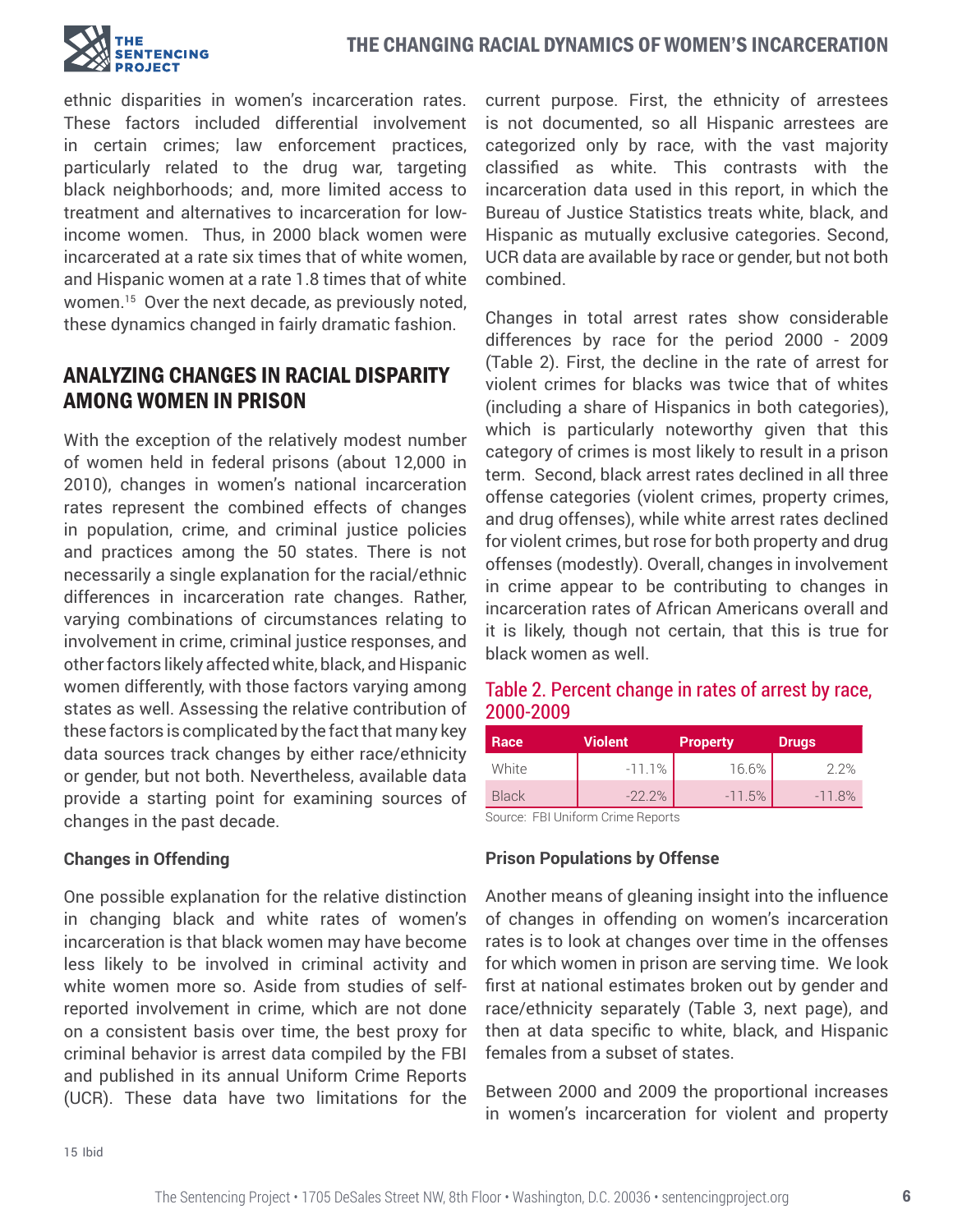

| <b>Offense</b> | Total   | <b>Male</b> | <b>Female</b> | <b>White</b> | <b>Black</b> | <b>Hispanic</b> |
|----------------|---------|-------------|---------------|--------------|--------------|-----------------|
| Violent        | 23.0%   | 22.2%       | 40.0%         | 24.7%        | 16.6%        | 34.9%           |
| Property       | 9.5%    | 6.5%        | 44.3%         | 21.3%        | $-8.8%$      | 21.1%           |
| Drug           | $-3.5%$ | $-3.6%$     | $-2.8%$       | 26.6%        | $-15.8%$     | $-4.6%$         |

## Table 3. Percent change in most serious offense of sentenced state prisoners, 2000-2009

Sources: BJS Prisoners in 2001,*<sup>16</sup>* Prisoners in 2010

offenses were substantially greater than for men. Given that the overall number of African Americans incarcerated for a property offense declined and that the black increase in violent offenses was substantially less than for whites and Latinos, this suggests that the substantial increase in violent and property offense incarceration for women was likely influenced primarily by changes among whites and Hispanics. Conversely, the modest decline in women's drug offense incarceration was likely influenced by the substantial overall decline among African Americans, particularly in contrast to the overall white increase.

This interpretation is further supported by data from a subset of 12 states for which data on the most serious offenses committed are available for black and white women.<sup>17</sup> While these states are reasonably diverse geographically and the mix of offenses for which women are incarcerated is close

to the national proportions, we cannot say to what extent their prison populations are entirely reflective of national trends.

As seen in Table 4 below, the decline of 1,813 black women in these 12 states is overwhelmingly a function of reduced drug incarceration (103.3% of the total change), with changes in the number incarcerated for violent offenses (13.3% increase) and property offenses (10% decline) accounting for more modest amounts of the total difference. For white women, almost half of the increase in incarceration is a function of an increased number of property offenders, with the remainder of the increase divided between incarceration for violent and drug offenses.

In addition to drug offenses, the racial dynamics of women's incarceration for property offenses is also quite distinct for white and black women and, again, parallels the previously reported changes in arrest

| Race         | <b>Offense</b> | 2000   | 2009   | <b>Difference</b> | % of Total Difference |
|--------------|----------------|--------|--------|-------------------|-----------------------|
| <b>White</b> | Violent        | 5,165  | 6,992  | 1,827             | 27.4%                 |
|              | Property       | 4,571  | 7,588  | 3,017             | 45.2%                 |
|              | Drug           | 4,866  | 6,697  | 1,831             | 27.4%                 |
|              | <b>TOTAL</b>   | 14,602 | 21,277 | 6,675             |                       |
| <b>Black</b> | Violent        | 6,332  | 6,574  | 242               | 13.3%                 |
|              | Property       | 4,570  | 4,388  | $-182$            | $-10.0%$              |
|              | Drug           | 6,387  | 4,514  | $-1,873$          | $-103.3%$             |
|              | <b>TOTAL</b>   | 17,289 | 15,476 | $-1,813$          |                       |

## Table 4. Change in most serious offense of female inmates by race in twelve states, 2000-2009

Source: BJS National Corrections Reporting Program

16 Harrison, P.M. & Beck, A.J. (2002). *Prisoners in 2001* (NCJ 195189). Washington, DC: Bureau of Justice Statistics.

17 The states represented by these data are California, Florida, Georgia, Missouri, Mississippi, New Jersey, New York, Oklahoma, South Carolina, Tennessee, Texas, and Washington. They are ones for which the Bureau of Justice Statistics has data by gender and race/ethnicity for the years of 2000 and 2009. These data are not reported by BJS in their Prisoners series because the methods individual states use to categorize individuals by race/ethnicity are inconsistent across states and may be based on administrative data rather than self-reported data. To overcome this limitation, BJS derives and reports only national estimates that have been adjusted to account for bias in the classification of race/ethnicity in administrative data. Therefore, these figures should be viewed as providing a general overview of the racial/ethnic composition of these prison populations, rather than a precise accounting.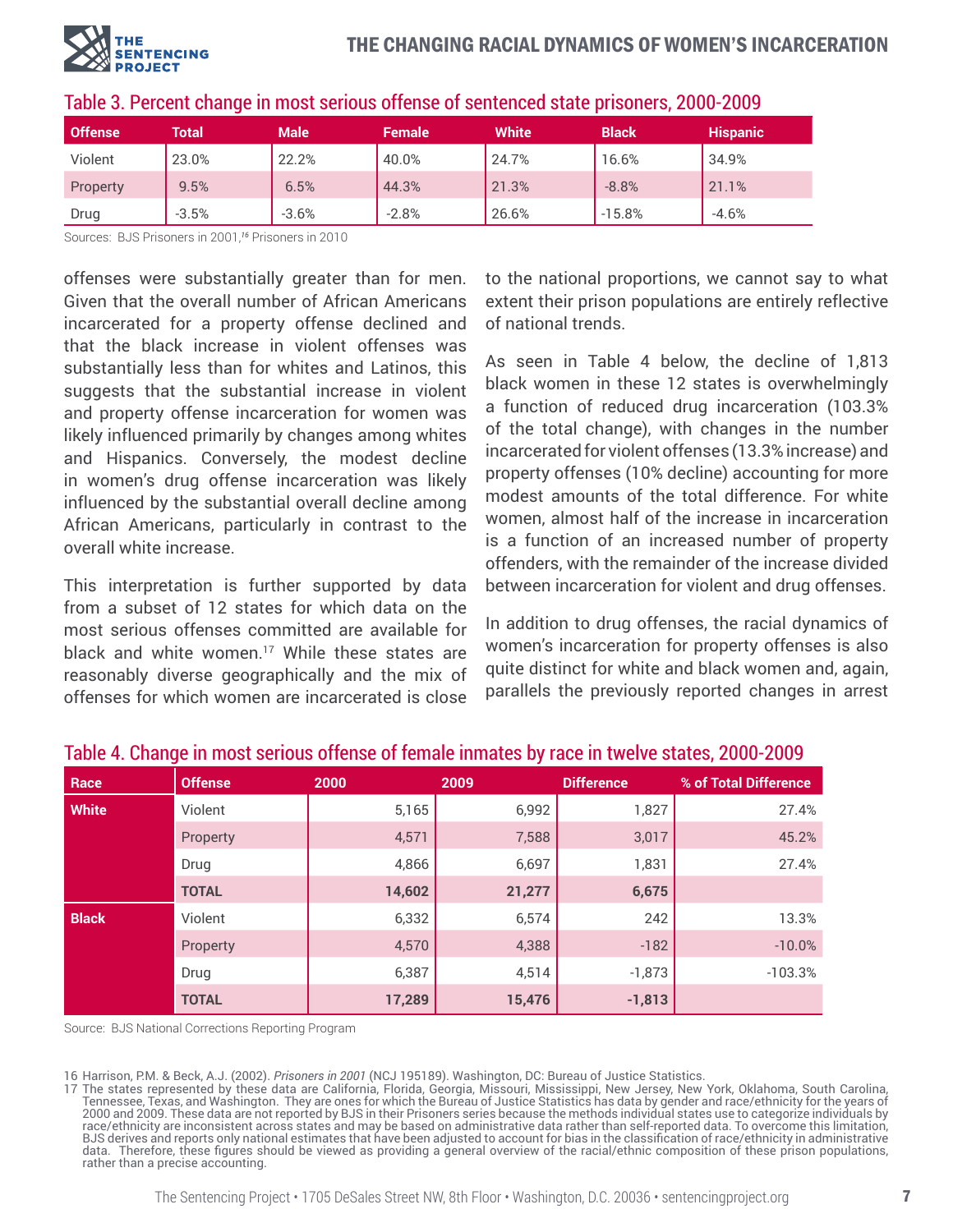#### THE CHANGING RACIAL DYNAMICS OF WOMEN'S INCARCERATION



rates. Note here, though, that some proportion of property crime is "drug-related"; for example, persons committing theft in order to obtain money to buy drugs. So, any overall changes in rates of drug use by race may influence involvement in property crime. It is also possible that changes in relative rates of property crime commission may be related to the differential impact of the economic changes of the past decade, by race and/or geography.

Some observers have suggested that changes in women's incarceration by race are driven by increased arrests for prescription drug offenses or changes in the drug of choice among those who engage in such practices. Because of the rise in the use of methamphetamine, a drug disproportionately used by whites and Latinos, in certain regions of the country white women may now be more likely to come under criminal justice supervision. At a national level, there is no breakdown of drug offenders in prison by the type of drug that they used or sold. But there is some modest, and mixed, evidence on this at the state level. For example, the Minnesota Department of Corrections reported that nearly a third of the increase of 3,000 prisoners (male and female combined) from 2000-2007 was due to a rise in the number of methamphetamine offenders, although there has been a decline since then.<sup>18</sup> In Iowa, though, state officials report that legislation restricting the sale of pseudoephedrine contributed to a decline in meth labs and the number of prison admissions for related offenses dropping by half from 2005 to 2008.19

A recent federal case demonstrates how steppedup methamphetamine enforcement combined with harsh sentencing policies can contribute to escalating prison populations for these offenses. Lori Newhouse, a 32-year old Iowa woman with a lengthy history of substance abuse, was convicted of manufacturing or attempting to manufacture 5 grams or more of pure methamphetamine in 2012. Federal District Court Judge Mark Bennett described her as a "pill smurfer" who purchased legal cold remedies that she supplied to methamphetamine producers in exchange for the drug. Under federal mandatory minimum penalties she was subject to a 10-year sentence, but based on two previous drug convictions in 2002 her sentencing guideline range would be enhanced to 21-27 years due to federal Career Offender sentencing provisions. The prior convictions arose out of a police raid of her motel room, following which she pled guilty to two separate charges of possession with intent to deliver methamphetamine and psilocybin mushrooms. Had the prior cases been considered as only one offense, Newhouse would not have been subject to the enhanced penalties. Judge Bennett rejected the Career Offender guidelines based on a policy disagreement and taking into account Newhouse's substantial assistance to prosecutors, imposed the lowest sentence available to him of 8 years in prison, which he described as "still exceptionally long."<sup>20</sup>

Even to the extent that methamphetamine or prescription drug offenses may be contributing to rising numbers of white women in prison, though, this does not provide insight into why fewer black females are now incarcerated for a drug offense. In this regard, overall changes in drug sentencing policy in some states may provide much of the explanation. Because the rate of incarceration of black women in some states has been so heavily influenced by drug sentencing in the past, any amelioration of such policies is like to disproportionately benefit African American women.

In New York, for example, which has led the nation in its prison population decline, the racial dynamics of drug incarceration and decline have been quite stark. First, the decline of 1,002 women incarcerated for a drug offense from 2000 to 2009 explains virtually the entire decline of women in prison during that period (with an increase of property offenders and a slight decrease of violent offenders).<sup>21</sup> In addition, the entire (99.4%) female drug offender decline was comprised of African American and Hispanic women, representing a decline of about 70% for each group. Thus, with such dramatic racial/ethnic disparities in drug incarceration in the state, it was virtually

<sup>18</sup> Cook, M. (2013). Minnesota's prison population remains among lowest in U.S. *Twin Cities Daily Planet*. January 23. 19 Join Together. (2009). Iowa Meth Legislation Leads to Decline in Prison Population. January 27.

<sup>20 &</sup>lt;u>U.S. v. Newhouse</u>, No. CR11-3030-MWB (N.D. Iowa Jan. 30, 2013).

<sup>21</sup> Data provided by New York State Department of Corrections and Community Supervision, February 13, 2013.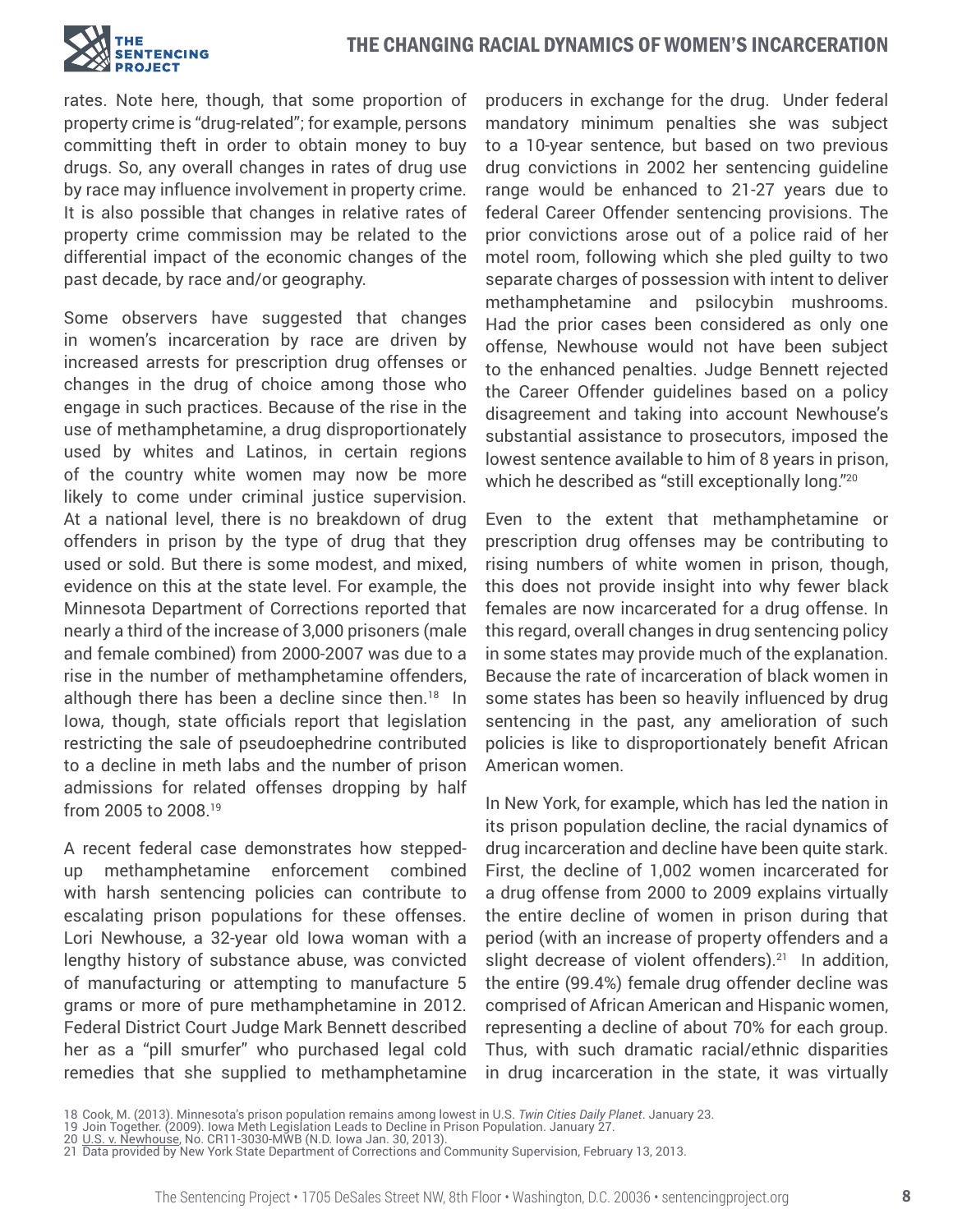

inevitable that a substantial reduction in overall drug offense incarceration would result in fewer women of color in prison.

#### **Changing Socioeconomics**

While exploring criminal justice data provides an indication of the proximate causes of the changing racial dynamics of women's incarceration, recent research on life expectancy suggests that explanations for these changes may reflect broader structural socioeconomic shifts. This analysis may be particularly relevant for understanding the rising number of white females in prison.

Research by the MacArthur Foundation Research Network on an Aging Society sheds light on the situation of less educated white women in particular.<sup>22</sup> The Research Network's analysis explored changes in life expectancy at birth between 1990 and 2008 for racial/ethnic/gender groups by level of education. The findings show that women still have greater life expectancy than men and that white males and females outlive black males and females at virtually every age range. Although Hispanics are found to have the highest life expectancy of any group at birth, the researchers caution that the relative mix of the immigrant and US-born populations exerts a strong effect on these figures, and is likely to change in coming years as this mix changes as well.

The influence of educational attainment on life expectancy suggests the most relevant effects for the purposes of the incarceration changes we have documented. As the authors note, "Education and its socioeconomic status correlates of income and wealth have powerful associations with duration of life for both sexes and races, at all ages." Changes in this regard have been most profound among whites, and especially women, whose life expectancy at birth declined by more than five years from 1990 to 2008 for those with less than a high school education. As a result, despite advances in health care, this

group of white women now has a life expectancy at birth that is only equivalent to that of all women in the country born in 1964. In contrast, black women with similar education levels experienced modestly *increased* longevity during this period, which now slightly outpaces that of white women in this group.

The effect of socioeconomic disadvantage on life prospects suggests possible connections with criminal justice involvement as well. Many of the socioeconomic factors that contribute to lower life expectancy are also associated with high rates of criminal behavior and incarceration. These include unhealthy lifestyles (especially substance abuse and tobacco use), limited access to healthcare, limited ability to cope with stress or manage chronic illness, poverty, and high levels of unemployment. As the authors of the study note, education provides beneficial effects "through the adoption of healthier lifestyles, better ability to cope with stress, and more effective management of chronic diseases," as well as increasing access to better-paying jobs and higher incomes. Other data demonstrate that during this period the share of working-age adults without a high school diploma who lacked health care coverage rose from 35% in 1993 to 43% in 2006, $23$  and that smoking rates for women (both black and white) who have not completed high school have been rising, even as they have declined for men at this educational level. Thus, the cumulative social disadvantage experienced by certain groups, and for less-educated white women in particular, may contribute to greater likelihood of involvement in substance abuse and crime.

Although the proportion of the national population without a high school degree declined from 22% to 12% during this period, it may be that for many of those in this category, the disadvantages of this status are proving increasingly profound. The authors argue that "it is now reasonable to conclude that at least two Americas have formed, with notably different longevity prospects."

<sup>22</sup> Olshansky, S.J., et al. (2012). Differences in life expectancy due to race and educational differences are widening, and many may not catch up. *Health Affairs, 31*, 1803-1813.

<sup>23</sup> Tavernise, S. (2012). Reversing trend, life span shrinks for some whites. *The New York Times*. September 21.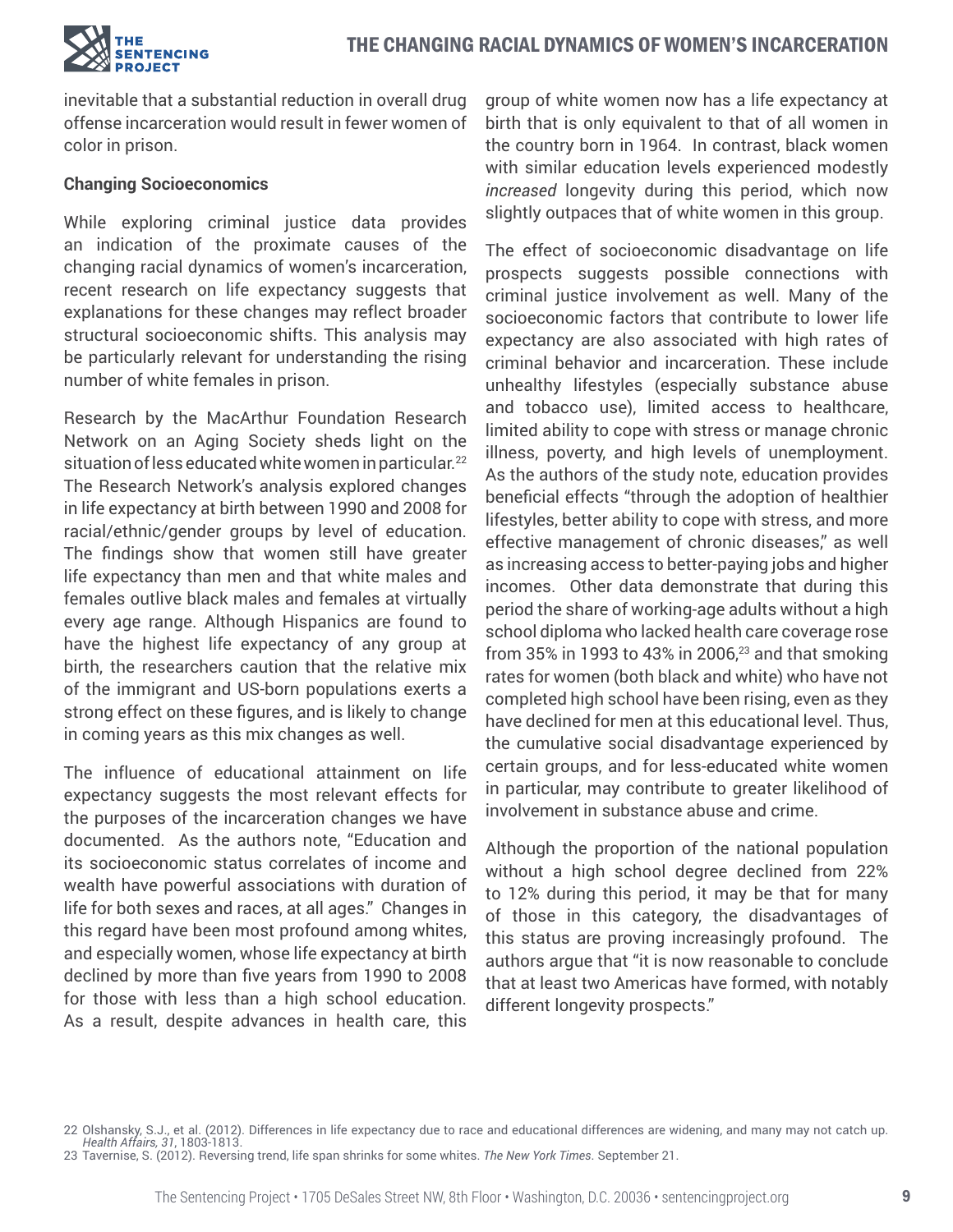

# **CONCLUSION**

The trends documented in this report are complex. After decades of steadily rising incarceration of African Americans, we have now seen a decade during which these rates have declined modestly for men and substantially for women. While these developments should not be taken to suggest that the era of mass incarceration of African Americans has ended by any means, it is nonetheless significant that there have been changes in this regard.

At the same time, we note that despite several years of modest decline in state prison populations, the overall rate of incarceration in the United States remains at five times the rate that prevailed in 1970. In addition, the declining ratio of incarceration between African American and white women is a function of two trends: fewer black women in prison, but growing numbers of white women incarcerated. Thus, the nearly 30-year trend of women's incarceration increases outpacing that of men has not abated; rather, the racial dynamics of those changes have shifted.

This report has explored the factors which may be contributing to these trends, but is clearly just a first step in such an analysis. Changes in the number of African American women who are incarcerated could be a function of changing involvement in crime, changes in law enforcement or sentencing practices, socioeconomics, or some combination of these and other factors. Our examination of the data suggests that it is likely that reduced numbers of drug incarcerations explains a significant portion of the trend.

Conversely, the rising number of incarcerated white women may have several causes. As noted, increased prosecutions of methamphetamine offenses may be a contributing factor, but broader socioeconomic trends contributing to declining life expectancy for low-income white women suggest possible underlying conditions that may contribute to changes in offending rates as well.

# RECOMMENDATIONS

In order to better understand these dynamics and to address racial disparities in the use of incarceration, policymakers should pursue the following options:

*Conduct state-based analyses of changes in disparity* – Research over the course of the past several decades has documented both substantial racial disparity in incarceration and broad variation in this regard among the states. Given the trends that we have documented in this report, it would be useful for policymakers in all states to conduct analyses of these trends and to identify causal factors of either rising or declining incarceration by race and gender. Similar analyses focused on analyzing state-specific racial disparities (though not for women specifically) have been conducted in recent years by scholars and state-appointed commissions in Minnesota<sup>24</sup> and Wisconsin.25

*Establish statewide racial disparity task forces* – The state of Connecticut in 2000 established the Commission on Racial and Ethnic Disparity in the Criminal Justice System, charged with developing recommendations to eliminate such disparities. In Illinois, the state legislature established the Illinois Disproportionate Justice Impact Study Commission in 2009 and charged the group with analyzing arrest and criminal processing data "in order to guide the Commission in recommending systemic changes that could mitigate or eliminate racial disproportionality in sentencing for drug crimes."<sup>26</sup> Such task forces have the potential for focusing public and policymaker attention on the sources of the problem, along with changes in policy and practice that can ameliorate these outcomes.

*Adopt proactive racial disparity assessments* – Similar to fiscal impact statements, the goal of projecting the racial effects of proposed sentencing policies is to anticipate any unwarranted changes in racial disparity that might be produced through legislative change, and to provide lawmakers with the opportunity to meet the goals of public safety without exacerbating

<sup>24</sup> Frase, R. (2012). *What factors explain persistent racial disparities in Minnesota prison populations?* Paper presented at the annual meeting of the American Society of Criminology 2012.

<sup>25</sup> Commission on Reducing Racial Disparities in the Wisconsin Justice System. (2008). Final report.<br>26 Lyons, T., Lurigio, A., Roque, L., & Rodriguez, P. (2013). Racial disproportionality in the criminal justice system for response to the problem*. Race and Justice.* 3:83.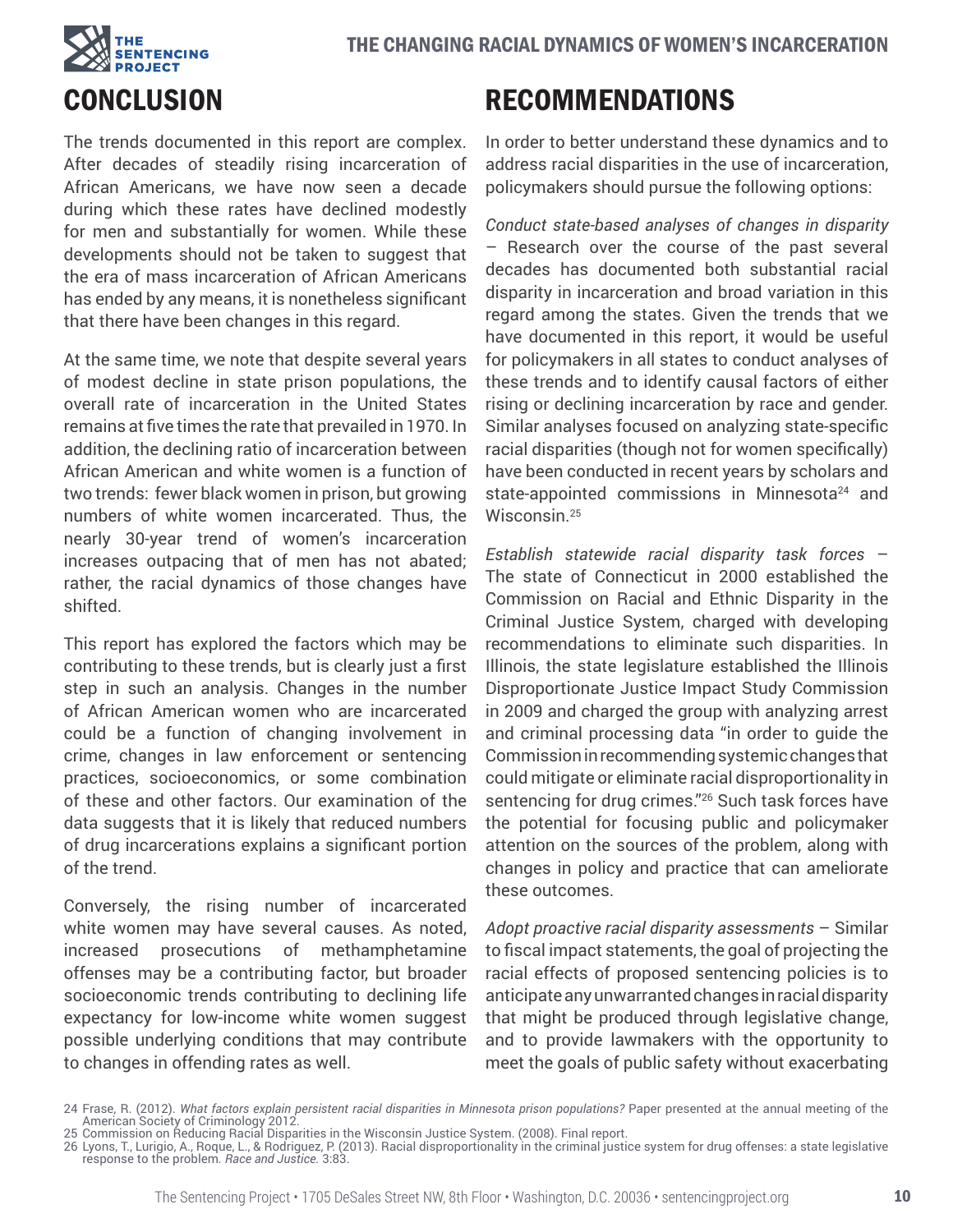

existing disparities. In 2008, the states of Connecticut and Iowa adopted legislation to establish a process of producing racial impact statements prior to adoption of new sentencing legislation, and in Minnesota, the Sentencing Guidelines Commission employs such a process internally.27

*Provide technical assistance to aid jurisdictions in addressing disparities* – Racial/ethnic disparities in incarceration result from a combination of factors, which include the use of discretion and allocation of resources by criminal justice practitioners. In recent years a number of projects have attempted to engage practitioners in analyzing and responding to disparities in local law enforcement or court processing. These have included such efforts as the Racial Justice Improvement Project of the American Bar Association<sup>28</sup> and engagement on juvenile justice reform by the Haywood Burns Institute, both oriented toward engaging practitioners and community leaders in efforts to reduce unwarranted disparities in the court system.29

The initiatives proposed above are critical to state policymakers and citizens being able to identify and respond to the racial/ethnic dynamics of incarceration. This is also an important moment for such an undertaking, given that there is increasing momentum for reform of policies that have produced a world record prison system. With growing understanding of the consequences of these developments for all communities, continued progress for reform in the next decade may be possible.

29 See www.burnsinstitute.org.

<sup>27</sup> Mauer, M. (2009). Racial impact statements: Changing policies to address disparities*. Criminal Justice*. 23: 4. American Bar Association. 28 Jones, C. (2012). Confronting race in the criminal justice system. *Criminal Justice*. 27: 2. American Bar Association.